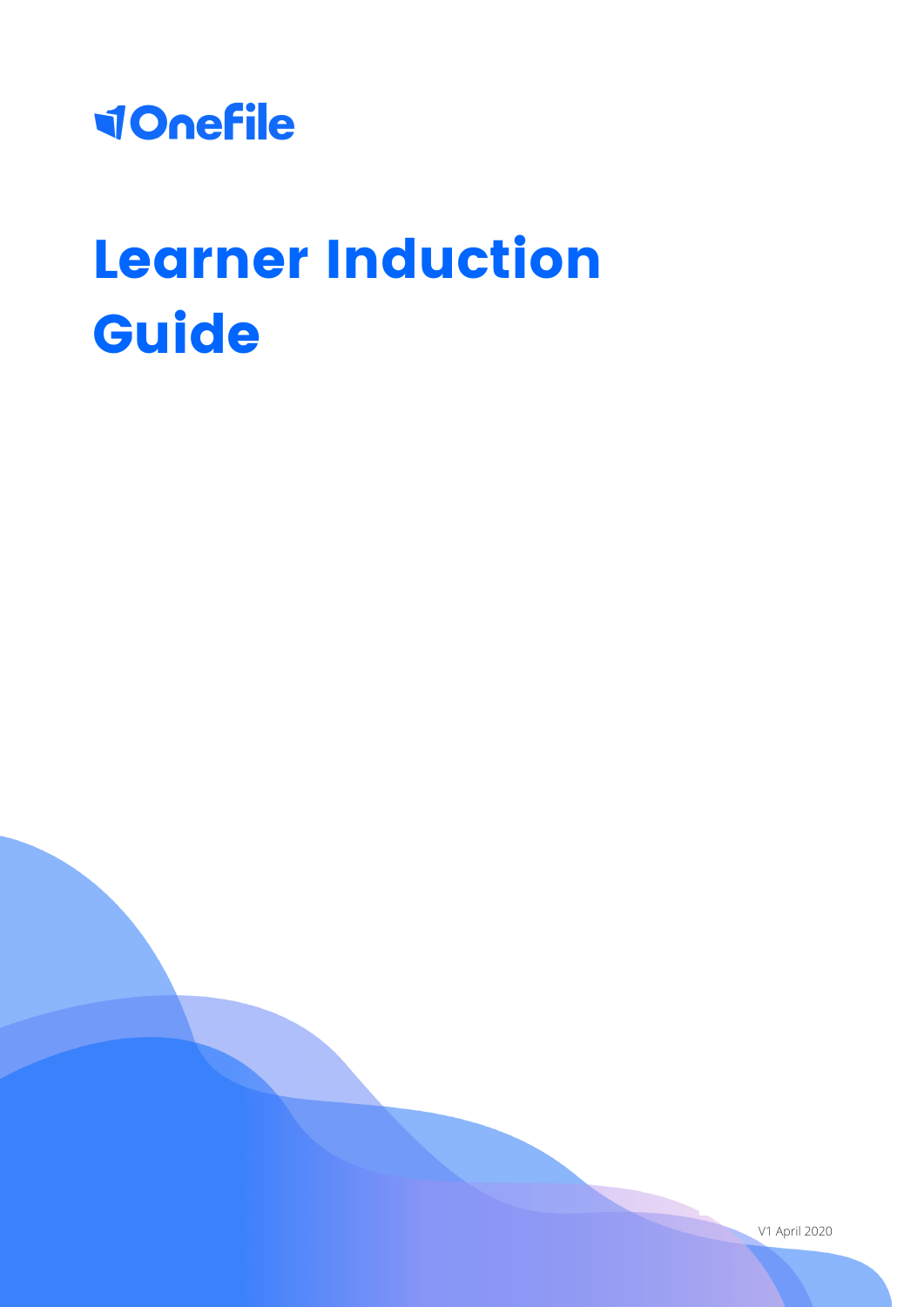# Logging into your account

To log in, navigate to **http://www.onefile.co.uk/** then select the "**Login**" button at the top right-hand of the homepage. Within the login page, please enter your OneFile login credentials in the **Username** and **Password** fields. The details are case sensitive, so they need be typed exactly as displayed.

|                            | <b>VOnefile</b> |            |  |  |  |
|----------------------------|-----------------|------------|--|--|--|
| <b>Eportfolio</b>          | <b>Eforms</b>   | <b>CPD</b> |  |  |  |
|                            |                 |            |  |  |  |
| Username or Keychain Email |                 |            |  |  |  |
| Password                   |                 |            |  |  |  |
| Forgot password?           |                 |            |  |  |  |
|                            | Login           |            |  |  |  |
| Login area<br>Eportfolio   |                 |            |  |  |  |
| <b>O</b> Facebook          |                 | Microsoft  |  |  |  |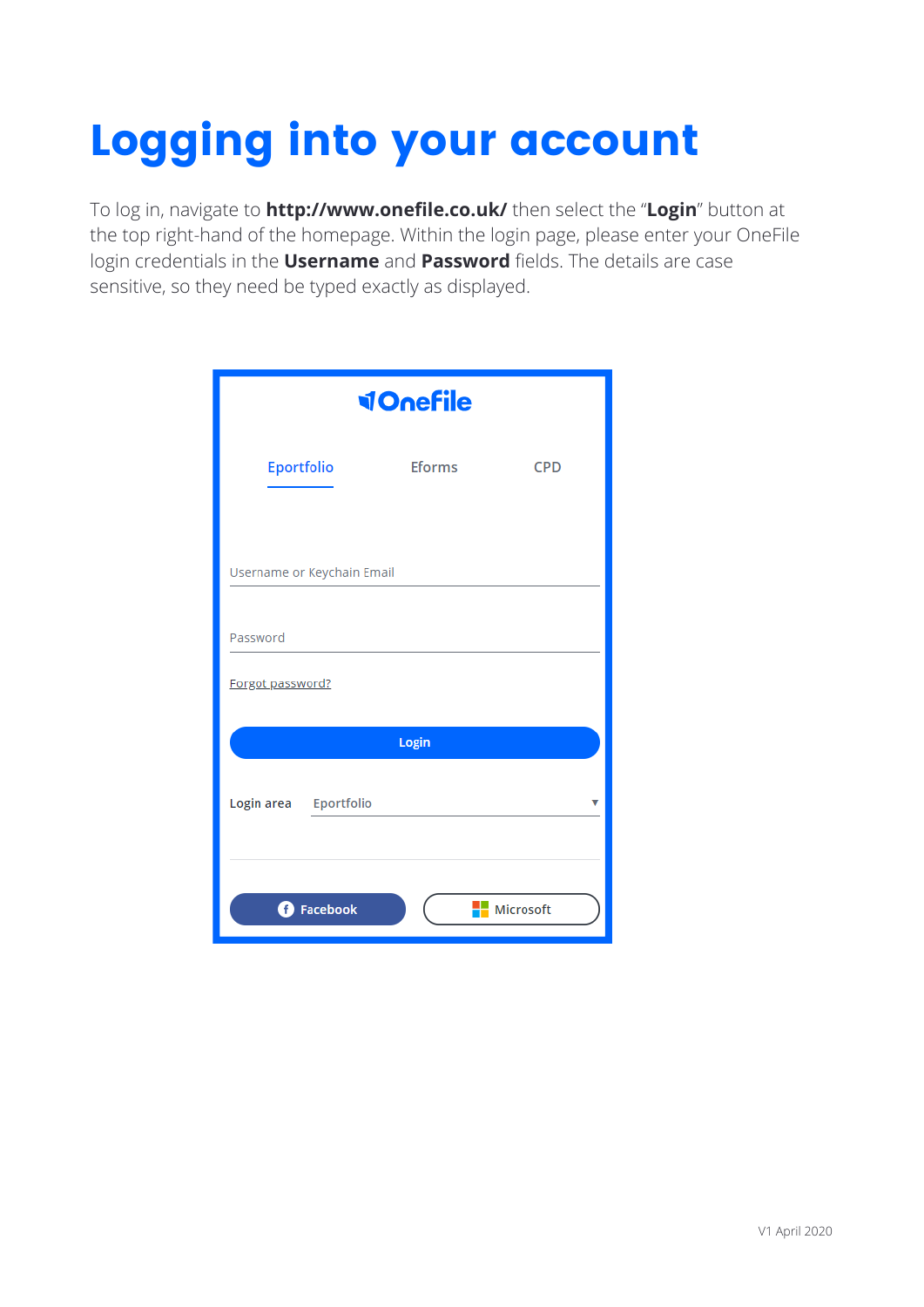### Homepage



- 1. Displays the Standards/ Learning aim you are working towards
- 2. Shows the percentage of your progress
- 3. Lists your tasks in priority order
- 4. Direct link to your portfolio
- A storage area for you to store evidence 5.
- The number of new courses that have been assigned to you to complete 6.
- Work for you to complete will show up in tasks 7.
- Allows you to send and receive messages 8.
- Allows you to create a witness status 9.
- Allows you to access centre resource documents 10.
- 11. Your calendar where you can see any visits /meetings that are booked in with your tutor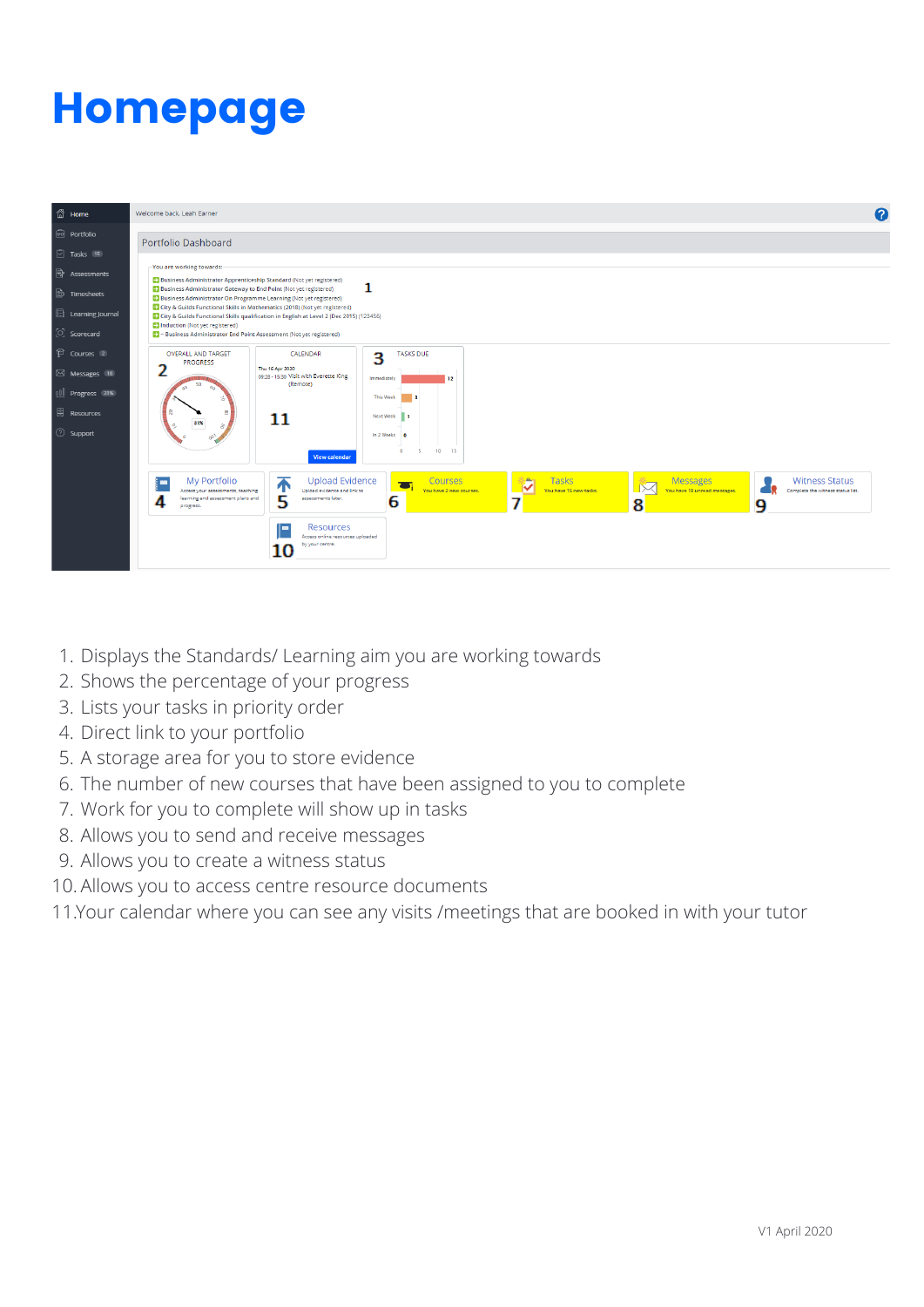### Sidebar icons



As well as your homepage icons, you will also have your sidebar icons. There are a few icons here that will already appear on your homepage such as:

- **Portfolio**
- **Tasks**
- **Courses**
- **Messages**
- **Progress**
- **Resources**

The remaining icons that you have access to are:

- **Home**  this will take you to your portfolio dashboard
- **Assessments** this will take you to your pending assessments
- **Timesheets** this will take you to your timesheets page where you can create an entry and view all existing entries for total hours logged.
- **Learning Journal**  this will take you to your Learning Journal where you can record entries of learning
- **Scorecard -** once per calendar month you can complete a scorecard and the scores will be recorded in a learning growth graph.
- **Support** this will give you access to our support page where you will find lots of guides, FAQs, tips and you can also submit a support ticket if you require further assistance.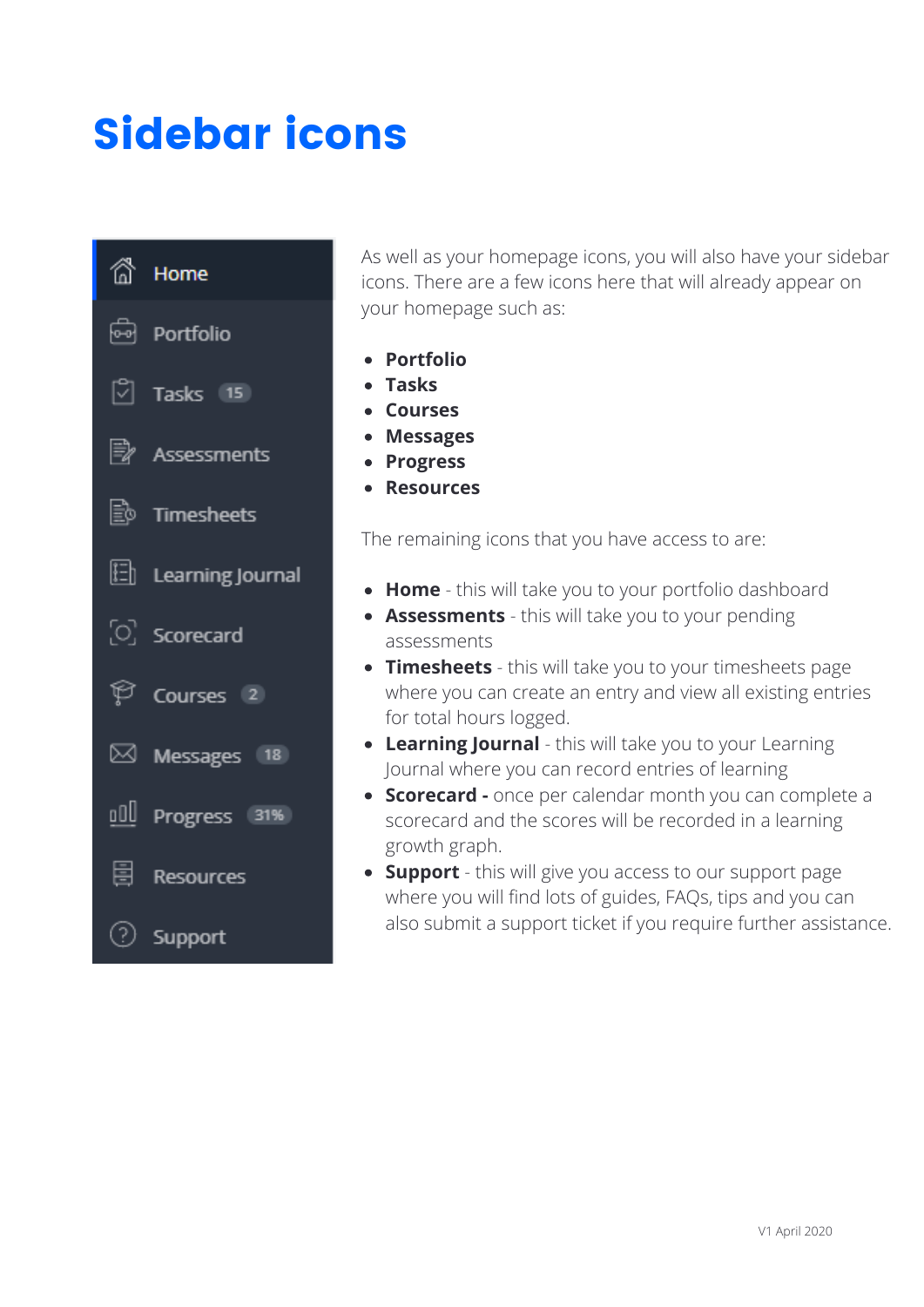### Portfolio icons

The 3 icons below will be the main icons of your portfolio. These are your plans, assessments and progress reviews.

| $-$ 0 Pending                                                                           | 14 Pending                                                                                                                                                  | None scheduled                                                                                                                                                                                                                                                                                                                                                                                                                                                                                                                                                                                                      |
|-----------------------------------------------------------------------------------------|-------------------------------------------------------------------------------------------------------------------------------------------------------------|---------------------------------------------------------------------------------------------------------------------------------------------------------------------------------------------------------------------------------------------------------------------------------------------------------------------------------------------------------------------------------------------------------------------------------------------------------------------------------------------------------------------------------------------------------------------------------------------------------------------|
| View pending and completed<br>Teaching Learning And Assessment<br>Plans<br><b>Tlaps</b> | Start assessments, attach evidence,<br>200000<br>$\qquad \qquad =\qquad$<br>$\frac{1}{2}$<br>set criteria & record feedback<br>$\sim$<br><b>Assessments</b> | $\qquad \qquad \overline{\qquad \qquad }%$<br>View learner progress progress<br>3 = 1<br>$\frac{1}{2} \left( \frac{1}{2} \right) \left( \frac{1}{2} \right) \left( \frac{1}{2} \right) \left( \frac{1}{2} \right) \left( \frac{1}{2} \right) \left( \frac{1}{2} \right) \left( \frac{1}{2} \right) \left( \frac{1}{2} \right) \left( \frac{1}{2} \right) \left( \frac{1}{2} \right) \left( \frac{1}{2} \right) \left( \frac{1}{2} \right) \left( \frac{1}{2} \right) \left( \frac{1}{2} \right) \left( \frac{1}{2} \right) \left( \frac{1}{2} \right) \left( \frac$<br>$\sim$<br>reviews<br><b>Progress Reviews</b> |

#### Activity

Directly underneath these icons you will then see the following tabs.

- **Activity**  this will display all activity on your portfolio
- **Assessment evidence** (the camera icon) this is where you can store evidence ready to upload at a later date
- **Learning Journal** where you can reflect on your learning and complete your activity tasks
- **Timesheets** where you can record activity and view each entry for your OTJ hours
- **Visits**  this will display any visits booked with your tutor.



### Manage

Next we have the **Manage** tab. This will display your profile picture. When you click the icon, it will take you to your profile.

The next 3 icons are all enabled through the centre settings, so if you do not see these, please speak with your centre manager.

- **Download portfolio** you can request a download of your portfolio.
- **Expert / witnesses**  allows you to enter the details of an expert/witness.
- **Portfolio Showcase**  allows you to store your best work and download it as a zip folder.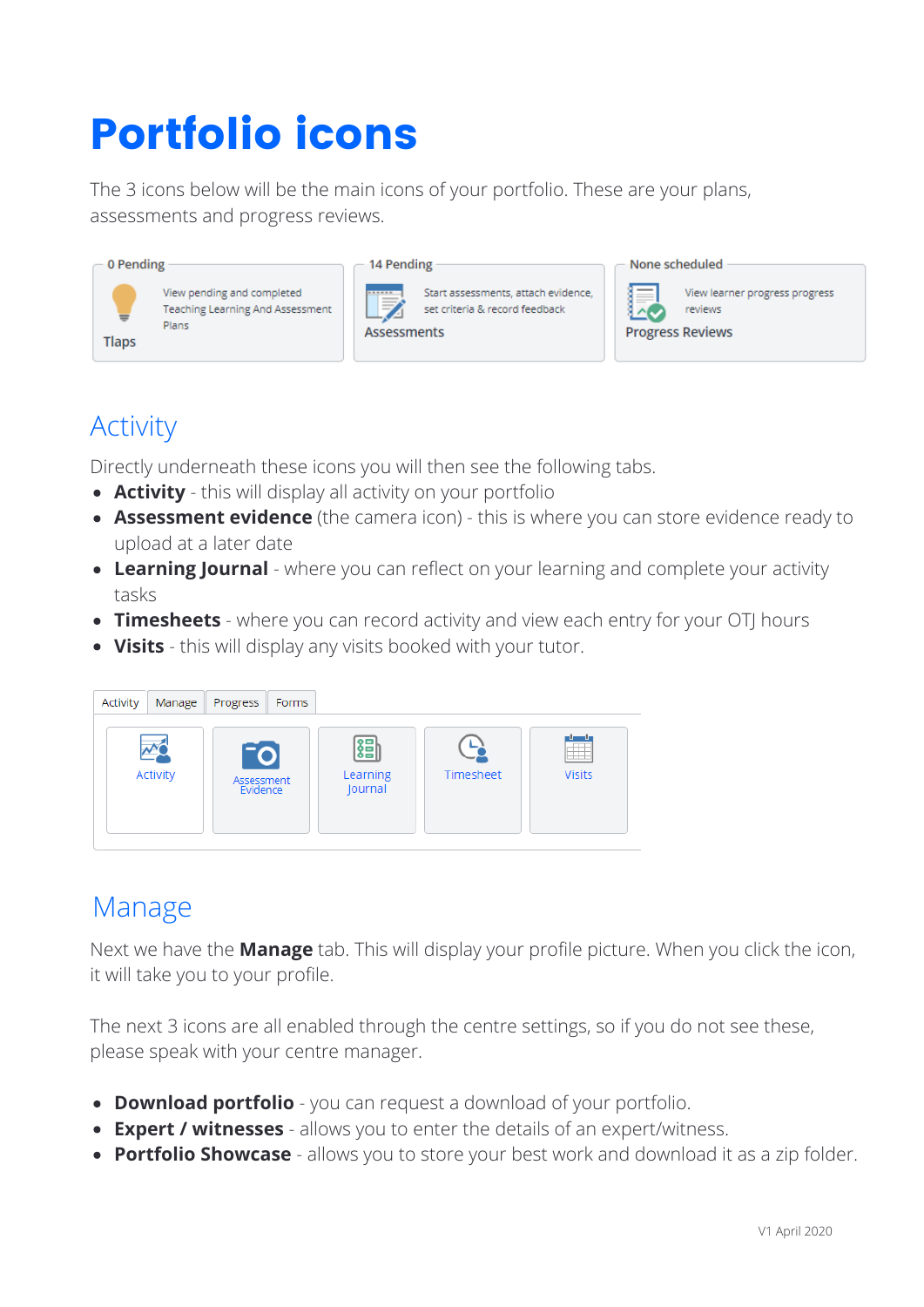### Portfolio icons continued...



#### Progress

Next we have the **Progress** tab which will display:

- **Gap Analysis**  a breakdown of the units you are working towards and the supporting evidence for completed criteria.
- **Individual Learning Plan (ILP)** if your centre is using one, this will display information from your OneFile portfolio.
- **Learning Journey** this will display the assessments you've completed each month and the overall progress you ended on that month.
- **Progress**  this will display the progress for each unit. If a unit is at 100%, this will also display the users that have signed off the unit summary.

Please note this page can include 'Pending Assessments' so please check this when looking for accurate progress.



#### Forms

The **Forms** icon will only appear when a form has been assigned to your portfolio. Depending on how the centre manager has set this up, the forms may not always be for you to fill in. If your tutor does ask you to fill in a form, the form will appear here.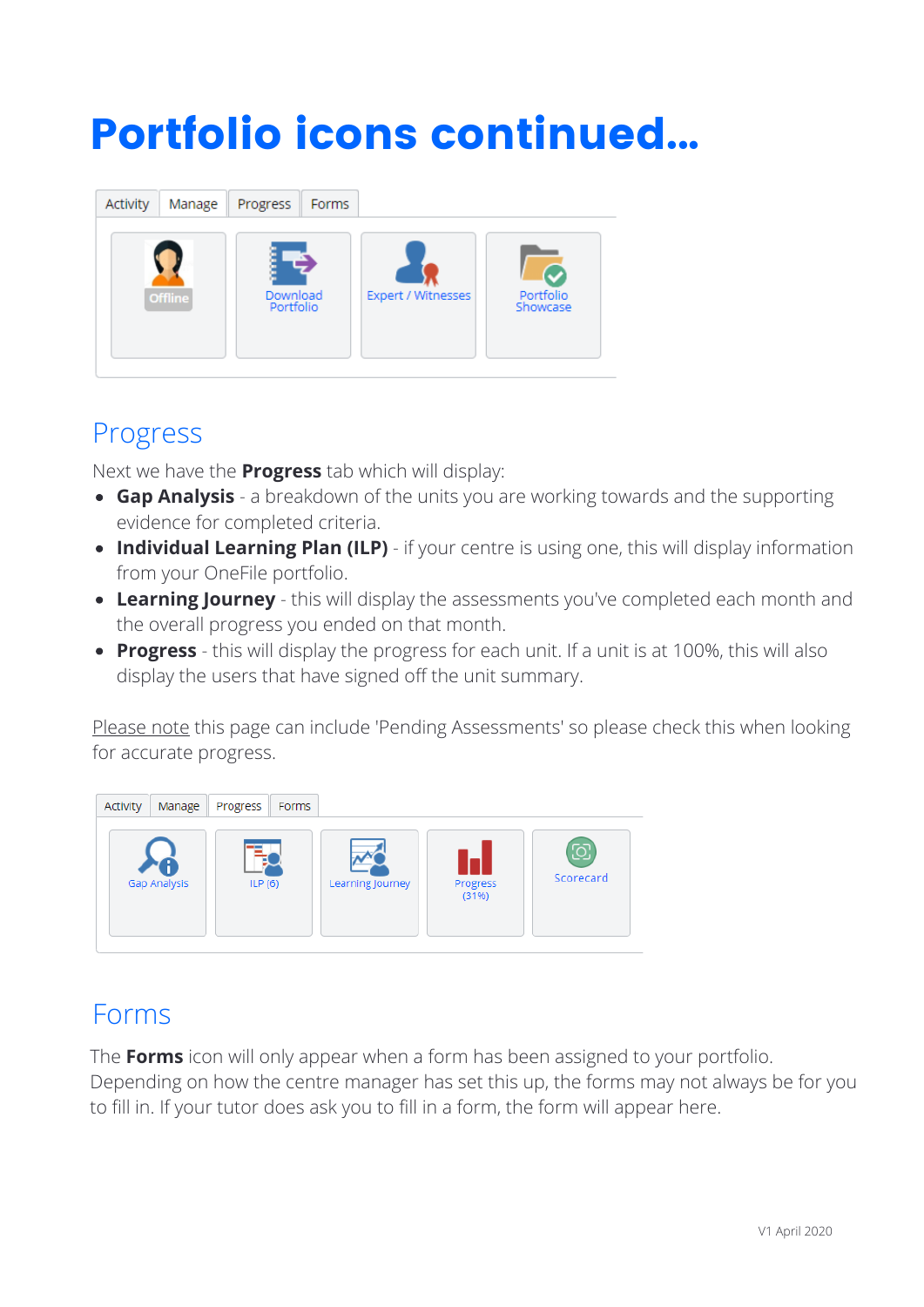## Accepting an assessment plan

### Tasks

When you receive a task to sign a plan that has recently been sent to you by your tutor, you need to check the tasks and make sure you are happy with the tasks and the start and due dates set for each task.

The dates will appear on the right-hand side of each task. If there is a task with a start date in the future, the task will be hidden under **future planned** until the date comes around. If you want to go into this area and start this task early, just press the blue **start** button.



| <b>Details of Planned Assessment</b><br>Your tutor is going to carry out an observation on<br>Please make sure you have<br>The below points are going to be covered: |            |            |
|----------------------------------------------------------------------------------------------------------------------------------------------------------------------|------------|------------|
| 1. Example<br>2. Example<br>3. Example<br><b>Learning Outcomes</b><br>[Unit 01 - 1 outcome, 4 criteria]                                                              | 24/10/2019 | 07/11/2019 |
| Assessment<br>Method: Observation Start by: Tutor Map Evidence: Holistically                                                                                         |            |            |

### Attachments

Attachments can be added to a plan. This will not pull through to the tasks themselves, only resources added to the individual tasks will display. When reviewing your plan you can download any attachments in this area to your computer.

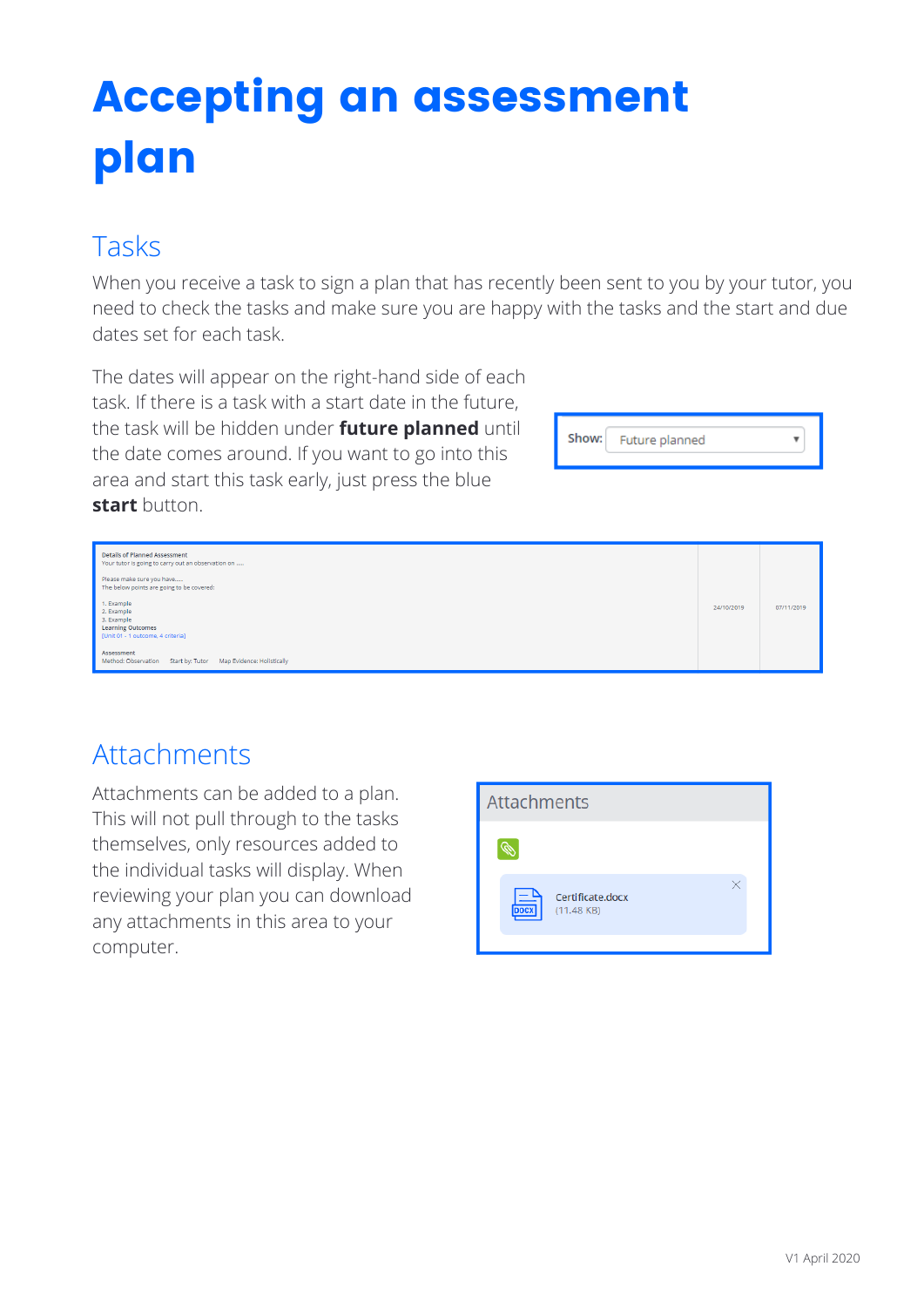### Accepting an assessment plan continued...

If you would like to reject this plan, you can leave feedback in the **Feedback & Comments** box and then tick the box to sign and press the red **Reject** button. This will then go back to your tutor.

| Feedback & Comments                                         |                                     |                               |                                            |
|-------------------------------------------------------------|-------------------------------------|-------------------------------|--------------------------------------------|
| <b>Feedback to Tutor:</b><br>$+ 16px$<br>"Times Ne » Normal |                                     |                               |                                            |
| Words: 0 Characters: 0                                      | <b>Send Now</b>                     |                               |                                            |
| <b>Issues Arising</b>                                       |                                     |                               |                                            |
| No comments provided                                        |                                     |                               |                                            |
| Signatures                                                  |                                     |                               |                                            |
| <b>Signed in agreement</b>                                  | Name                                | Signed                        | Date                                       |
| Learner<br>Tutor                                            | Leah Earner<br><b>Everette King</b> | $\Box$<br>$\overline{\omega}$ | 14/04/2020 11:48:29<br>14/04/2020 11:48:18 |
|                                                             | Reject Cancel<br><b>Accept</b>      |                               |                                            |

The below pop-up box will appear. To continue, press OK.

| www2.onefile.co.uk says<br>This will send the Teaching Learning And Assessment Plan back to the<br>tutor. |  |  |
|-----------------------------------------------------------------------------------------------------------|--|--|
| Please make sure you have provided feedback to the tutor.                                                 |  |  |
| Press [OK] to continue or [Cancel] to quit.                                                               |  |  |
| $\alpha$<br>Cancel                                                                                        |  |  |

If you want to accept the plan, sign the declaration by ticking the tick box and pressing the green **Accept** button.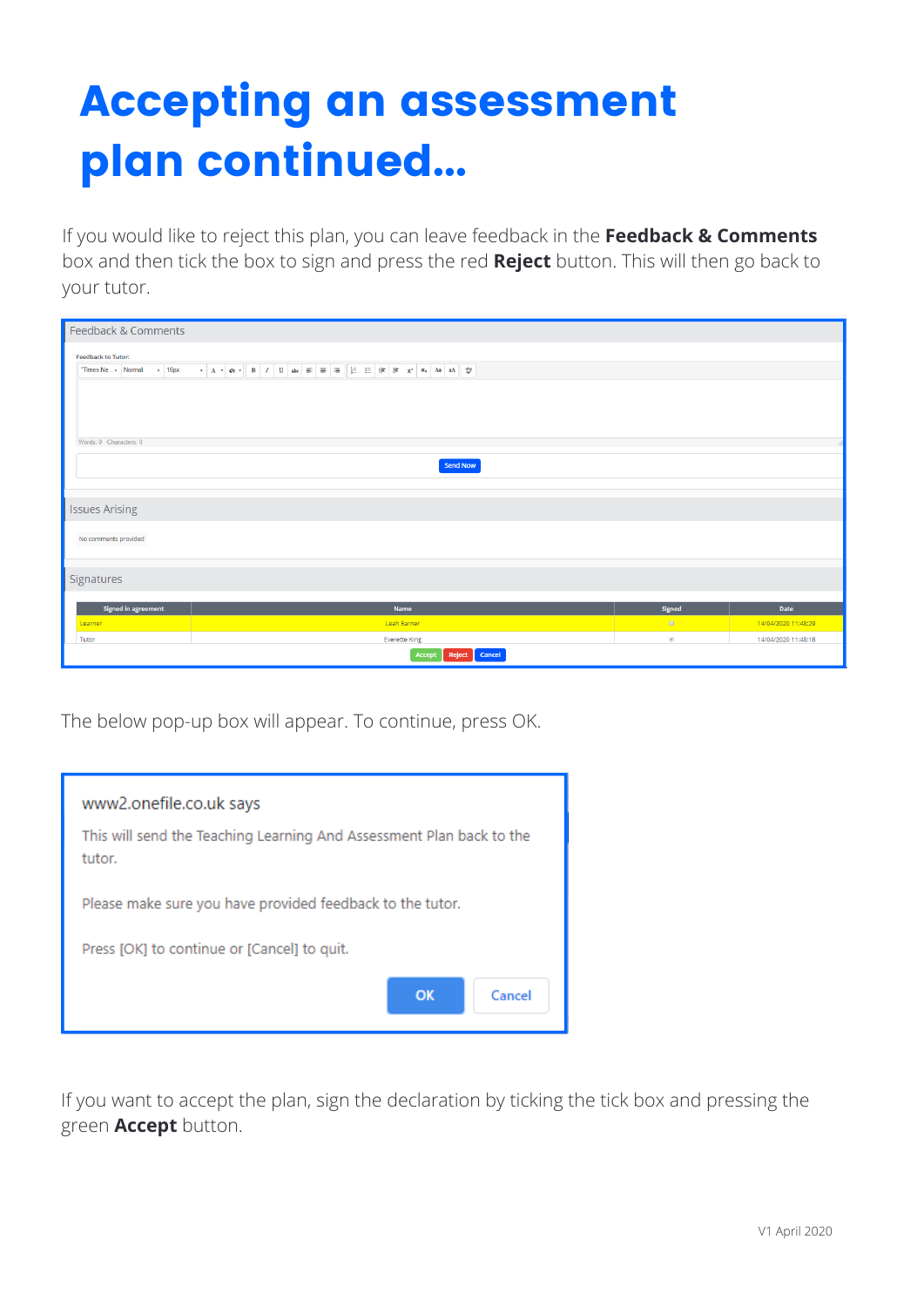## Uploading evidence

To upload evidence, click either of the below icons located within your portfolio. It will then take you to the page where you can select a document or image to upload.

| <b>Upload Evidence</b><br>Upload evidence and link to<br>assessments later.  | TO.<br>Assessment<br>Evidence       |                           |
|------------------------------------------------------------------------------|-------------------------------------|---------------------------|
| <b>Assessment Evidence</b><br><b>Assessments</b>                             |                                     |                           |
| Show uploaded files from: All folders v Manage Folders<br><b>Create Link</b> |                                     | View supported file types |
|                                                                              | Select Files or drop new files here |                           |

Once you've selected your document, it will display like below. You have the option to rename it and add the evidence to a **folder** if you have created one. Then press the **disk** icon on the right-hand side to save.

If you're uploading evidence to your evidence folder, it will be stored for you to attach to an assessment at a later date. As this function/feature is not attached to criteria, **no progress** will be shown until it has been attached to an assessment **containing criteria.**

| Select | <b>Description</b> | <b>Folder</b> | <b>Document Type</b>    | <b>Size</b><br>(KB) | <b>Used in Assessments</b> | <b>Date Created</b> | <b>Date Last</b><br><b>Modified</b>   | <b>Rptions</b> |
|--------|--------------------|---------------|-------------------------|---------------------|----------------------------|---------------------|---------------------------------------|----------------|
|        | Certificate        | No folder     | Microsoft Word Open XML |                     |                            |                     | 14/04/2020 11:58 14/04/2020 11:58 日 X |                |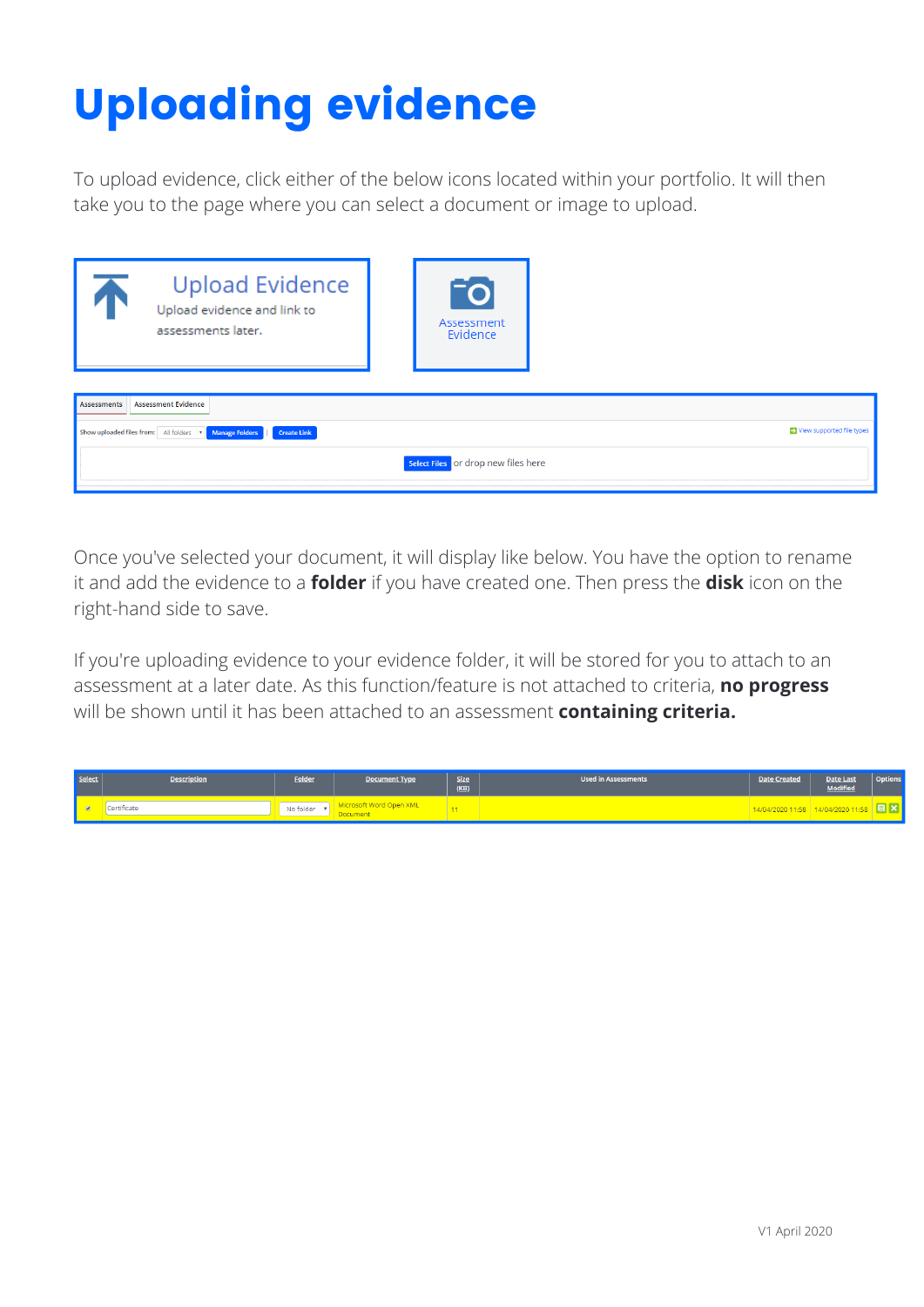### Starting an assessment sent from your tutor

Open your task box and click on the task sent from your tutor. When the assessment opens you can view the instructions at the top of the page with any attachments and click the link in the top right-hand corner to refer back to the plan.

| Task Overview                                                                                                                                                                                                                                  | $\checkmark$                               |
|------------------------------------------------------------------------------------------------------------------------------------------------------------------------------------------------------------------------------------------------|--------------------------------------------|
| <b>Learner Instructions</b><br>Assessment of Learning no 1:                                                                                                                                                                                    | View Teaching Learning And Assessment Plan |
| Please answer the listed questions to demonstrate your depth of knowledge and understanding within the identified criteria.<br>This mock assessment will be predictive graded (mock grade) to help demonstrate your current level of learning. |                                            |
| The outcome of this assessment may also be linked to your diploma and may demonstrate competence within unit criteria confirmed by the assessor                                                                                                |                                            |
| <b>Learning Resources</b>                                                                                                                                                                                                                      |                                            |
| ⋿<br><b>Knowledge Questions.docx</b><br>(11.38 KB)                                                                                                                                                                                             |                                            |
|                                                                                                                                                                                                                                                |                                            |

There may be criteria showing that has already been selected by your tutor. If you feel that you have provided evidence to cover additional criteria, then use the **set criteria** button.

| Criteria                  |                                                                                                                                                                                                                                                   |
|---------------------------|---------------------------------------------------------------------------------------------------------------------------------------------------------------------------------------------------------------------------------------------------|
| <b>Set Criteria</b>       |                                                                                                                                                                                                                                                   |
| [Unit 02] Knowledge       |                                                                                                                                                                                                                                                   |
| [1] The Organisation      |                                                                                                                                                                                                                                                   |
| Assessment<br>Criteria    | [1.1c] Values<br>[1.1d] Vision for the future<br>[1.1e] Resources and the way that the political/economic environment affects the organisation                                                                                                    |
| [2] Value of their Skills |                                                                                                                                                                                                                                                   |
| Criteria                  | Assessment   [2.1] Knows organisational structure and demonstrates understanding of how their work benefits the organisation<br>[2.2] Knows how they fit within their team and recognises how their skills can help them to progress their career |
|                           |                                                                                                                                                                                                                                                   |

In order for you tutor to receive a task, make sure you leave some feedback and then sign at the bottom of the page before pressing **Save & Quit.**

| Declaration & Signatures                                                                           |                          |                             |                  |  |  |  |
|----------------------------------------------------------------------------------------------------|--------------------------|-----------------------------|------------------|--|--|--|
| Only sign here when you have finished with this assessment and wish to send it to the next person. |                          |                             |                  |  |  |  |
| <b>Declaration</b>                                                                                 | Name                     | <b>Signed on Completion</b> | <b>Date</b>      |  |  |  |
| I agree that the information provided here is an accurate account of what has taken place.         | Leah Earner (Learner)    | $\Box$                      | 14/04/2020 15:30 |  |  |  |
| I agree that the information provided here is an accurate account of what has taken place.         | Tutor                    | $\Box$                      |                  |  |  |  |
| I have sampled this evidence as part of my verification sample.                                    | Internal Quality Assurer | $\Box$                      |                  |  |  |  |
| I have sampled this evidence as part of my verification sample.                                    | <b>External Verifier</b> | $\qquad \qquad \Box$        |                  |  |  |  |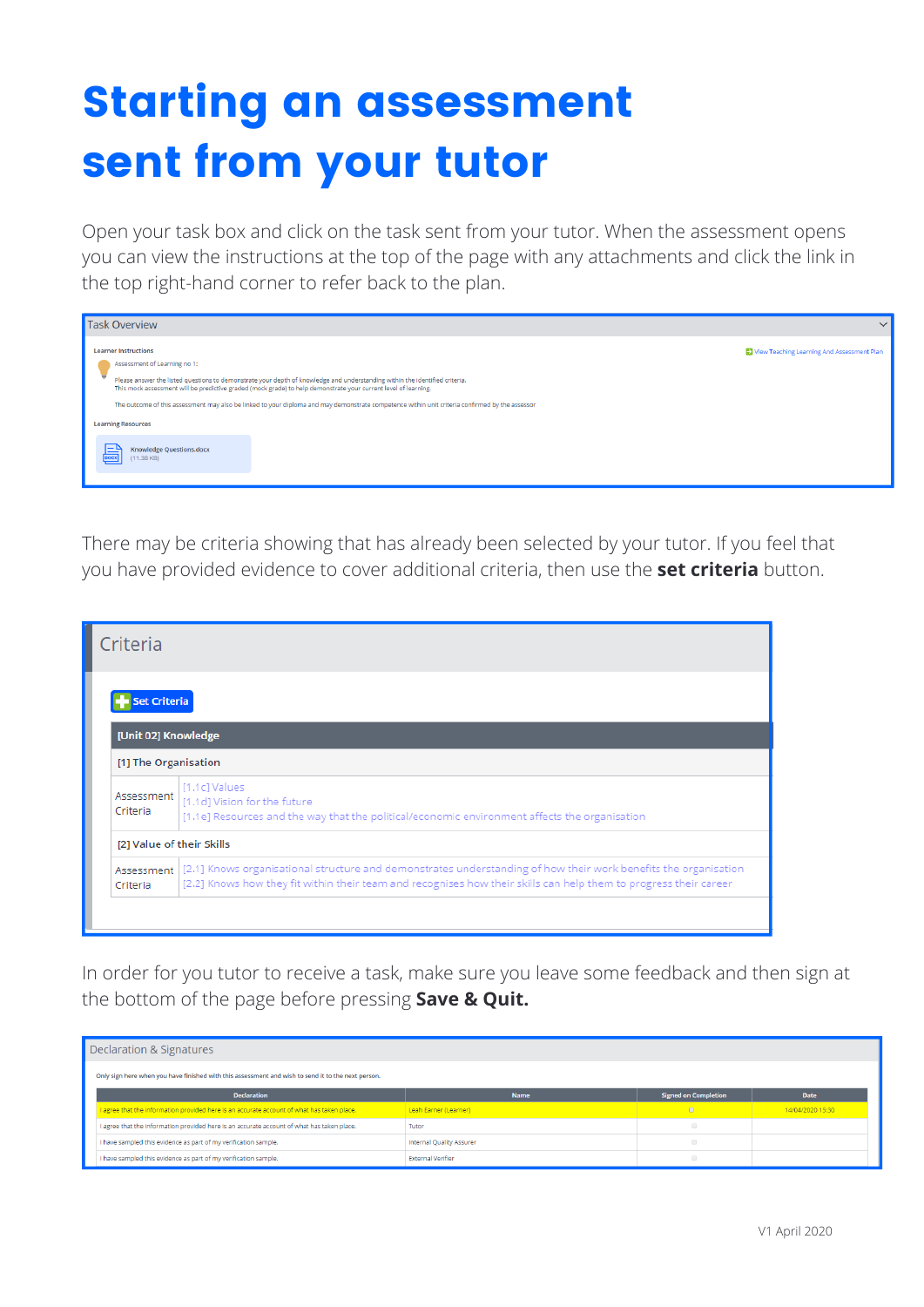### Starting an assessment sent from your tutor continued...

You can provide written evidence, import a Word document or attach a file from your uploaded evidence area or your computer.

| Evidence                                    |                                                       |                                                       |
|---------------------------------------------|-------------------------------------------------------|-------------------------------------------------------|
| Tahoma, $\ldots$ $\bullet$ Normal $\bullet$ | 12px $\mathbf{A} \cdot  \mathbf{A} \cdot \mathbf{B} $ | $\sqcup$<br>$\mathbf{B}$<br>$\mathcal{I}$<br>F<br>abc |
|                                             |                                                       |                                                       |
|                                             |                                                       |                                                       |
|                                             |                                                       |                                                       |
| Words: 0 Characters: 0                      |                                                       |                                                       |
| <b>Evidence Attachments</b>                 |                                                       |                                                       |
| <b>Add Attachment</b>                       |                                                       |                                                       |
|                                             |                                                       |                                                       |

Finally, please leave feedback in the **feedback and comments** box for your tutor and then go to the **Timesheets** box and enter the time you have spent on this assessment in the box that says **Learner time**. If you can claim any of this time as off-the-job time, please remember to tick the tick box on the right-hand side.

When you're happy with this assessment, scroll to the signatures box and tick the box next to your name before pressing **save & quit.**

Please note: if you would like to come back to the assessment do not sign this and press the **Save & Refresh button.** 

| $N$ Geit<br>Timochoot                                                                                                                                                         | $C$ rado                      |                             |                  |  |  |
|-------------------------------------------------------------------------------------------------------------------------------------------------------------------------------|-------------------------------|-----------------------------|------------------|--|--|
| <b>Travel Time:</b><br><b>Tutor Time:</b><br><b>Learner Time:</b><br>Grade:<br>Visit Type:<br>Not Set<br>Off-the-job<br>Not specified<br>minutes<br>minutes<br>minutes<br>lo. |                               |                             |                  |  |  |
| Declaration & Signatures                                                                                                                                                      |                               |                             |                  |  |  |
| Only sign here when you have finished with this assessment and wish to send it to the next person.                                                                            |                               |                             |                  |  |  |
| <b>Declaration</b>                                                                                                                                                            | <b>Name</b>                   | <b>Signed on Completion</b> | Date             |  |  |
| agree that the information provided here is an accurate account of what has taken place.                                                                                      | Leah Earner (Learner)         | $\Box$                      | 14/04/2020 15:30 |  |  |
| I agree that the information provided here is an accurate account of what has taken place.                                                                                    | $\qquad \qquad \Box$<br>Tutor |                             |                  |  |  |
| I have sampled this evidence as part of my verification sample.                                                                                                               | Internal Quality Assurer      | $\Box$                      |                  |  |  |
| I have sampled this evidence as part of my verification sample.                                                                                                               | <b>External Verifier</b>      | $\qquad \qquad \Box$        |                  |  |  |
|                                                                                                                                                                               |                               |                             |                  |  |  |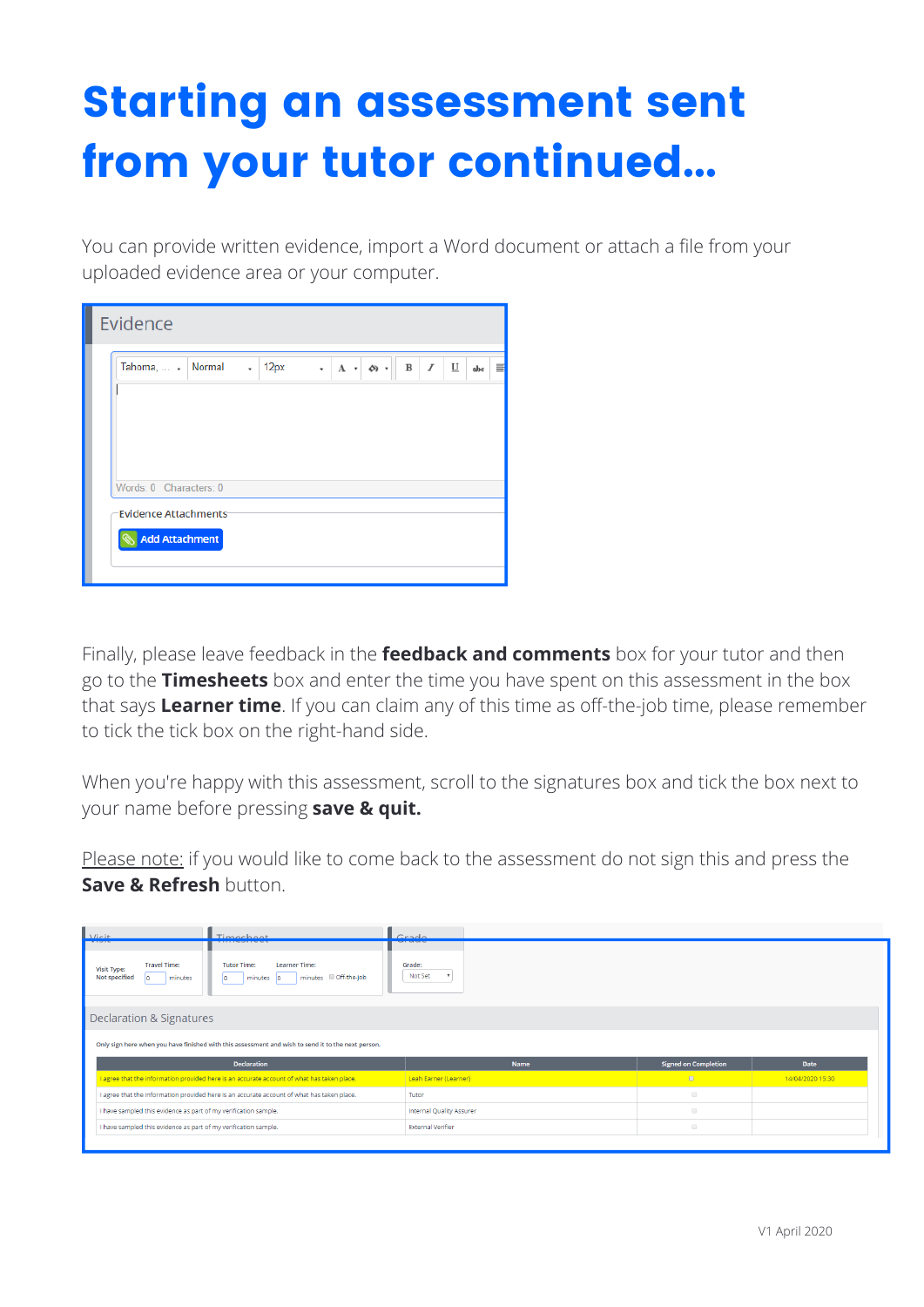### Starting your own assessment

Usually, assessments will be sent to you by your tutor as a task, but there may be instances where you need to start your own. Doing this will allow you to add written/attached evidence, set criteria and leave feedback to your tutor.

#### User restrictions

The ability for learners to create assessments is controlled by a centre setting. If you don't see the option to start a new assessment, your centre has prevented you from doing so.

| To start a new assessment, follow the steps below:      |                                          |
|---------------------------------------------------------|------------------------------------------|
| 1. Click on the <b>Assessments</b> icon in the menu bar | ⊯<br><b>Assessments</b>                  |
| 2. Click on the <b>Create Assessment</b> button         | <b>Create Assessment</b>                 |
| 3. Select a <b>Primary Assessment Method</b>            |                                          |
| 4. Enter a <b>title</b> and <b>date</b>                 | <b>Details</b><br><b>Primary Method:</b> |
| 5. Click the <b>Start</b> button.                       | Select a method                          |

#### **Criteria**

Setting criteria is optional for "**Holistic**" assessments. If you don't set criteria, your tutor will do this for you when assessing your evidence.

However, you must set criteria for "**per-criteria"** assessments. This is required so that you can add evidence against each selected criteria.

| <b>Holistic</b>         |                                                                                                                                             |       | Per criteria  |                                                                                                   |  |
|-------------------------|---------------------------------------------------------------------------------------------------------------------------------------------|-------|---------------|---------------------------------------------------------------------------------------------------|--|
| [Unit 02] Knowledge     |                                                                                                                                             |       | Unit Criteria | <b>Supporting evidence</b><br>$\rightarrow$ remain calm and follow your organisation's procedures |  |
| [4] Relevant Regulation |                                                                                                                                             | C35.1 | D<br>pc[1]    |                                                                                                   |  |
| Assessment<br>Criteria  | [4.1a] Understands laws and regulations th<br>[4.1b] Health & safety<br>[4.1c] Compliance etc<br>[4.2] Supports the company in applying the | C35.1 | D<br>pc[2]    | $\rightarrow$ protect the casualty and other people involved from further risk                    |  |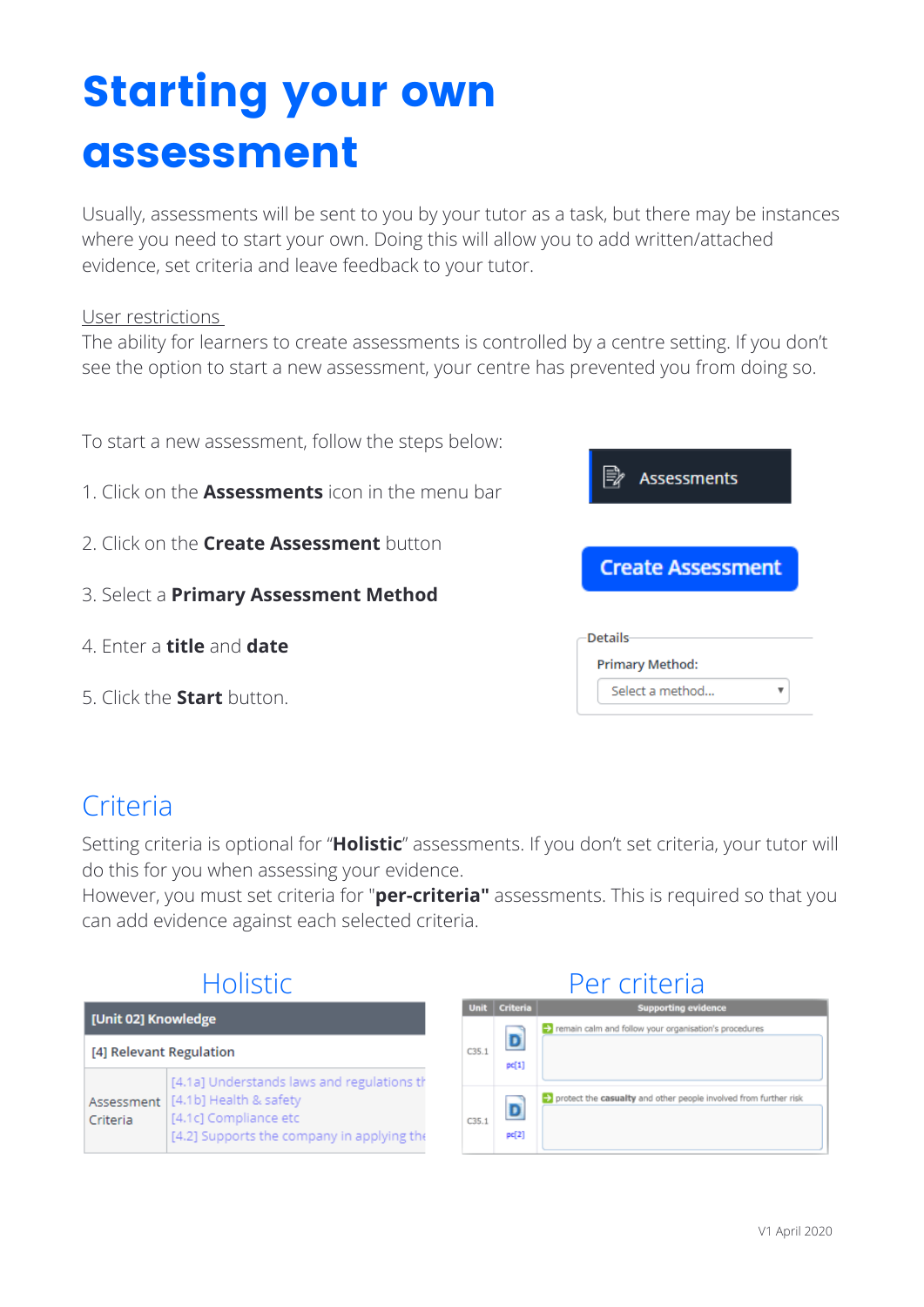### Starting your own assessment continued...

#### Evidence

Evidence can be typed or attached to the assessment.

#### Assessment details

Enter the Learner Assessment Time - the number of minutes you have worked on the assessment.

#### Feedback and comments

Any feedback you add will be sent as a message to the tutor when you sign the assessment.

#### Declarations & signatures

Once you've finished with the assessment, you will need to sign the declaration box by checking the tick box highlighted in yellow. You can save the assessment at any point, by clicking either of the save buttons.

#### **Buttons**

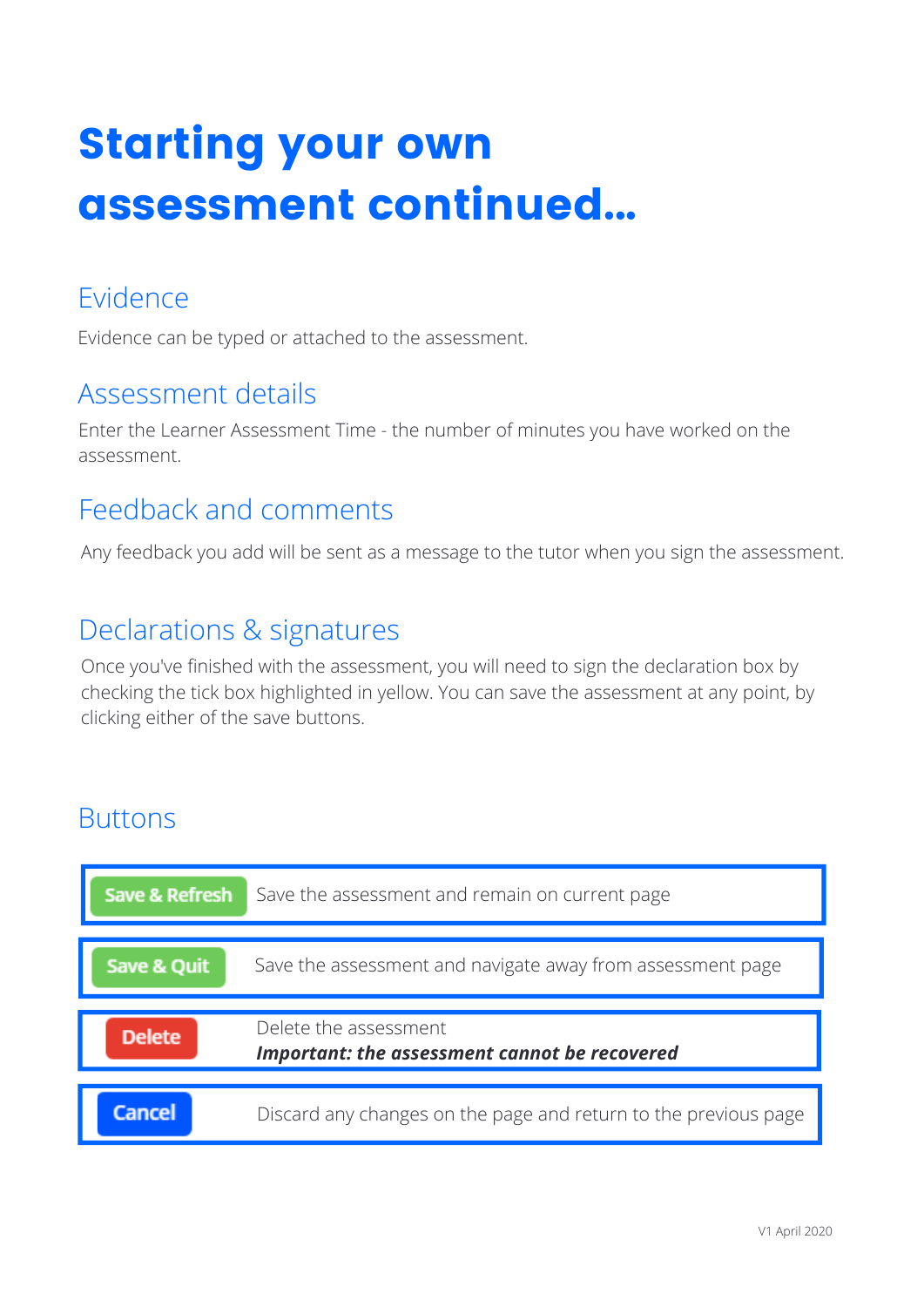### Help and support

#### **Software support at OneFile**

**Call** - 0161 638 3876 **Email** - support@onefile.co.uk

Our office is open between 8am - 6pm, Monday - Friday (excluding Bank Holidays)



This icon is available in the top right corner of every page in your portfolio. By clicking the help icon you will be able to view videos or user-guides relating to the page in questions

Need help with something else?

- Search all user guides
- > Book free online training
- Contact OneFile

These links will appear at the bottom of the page when the question mark is selected, allowing you to search all of our user guides, book onto our free webinars as well as submitting a ticket to our team.